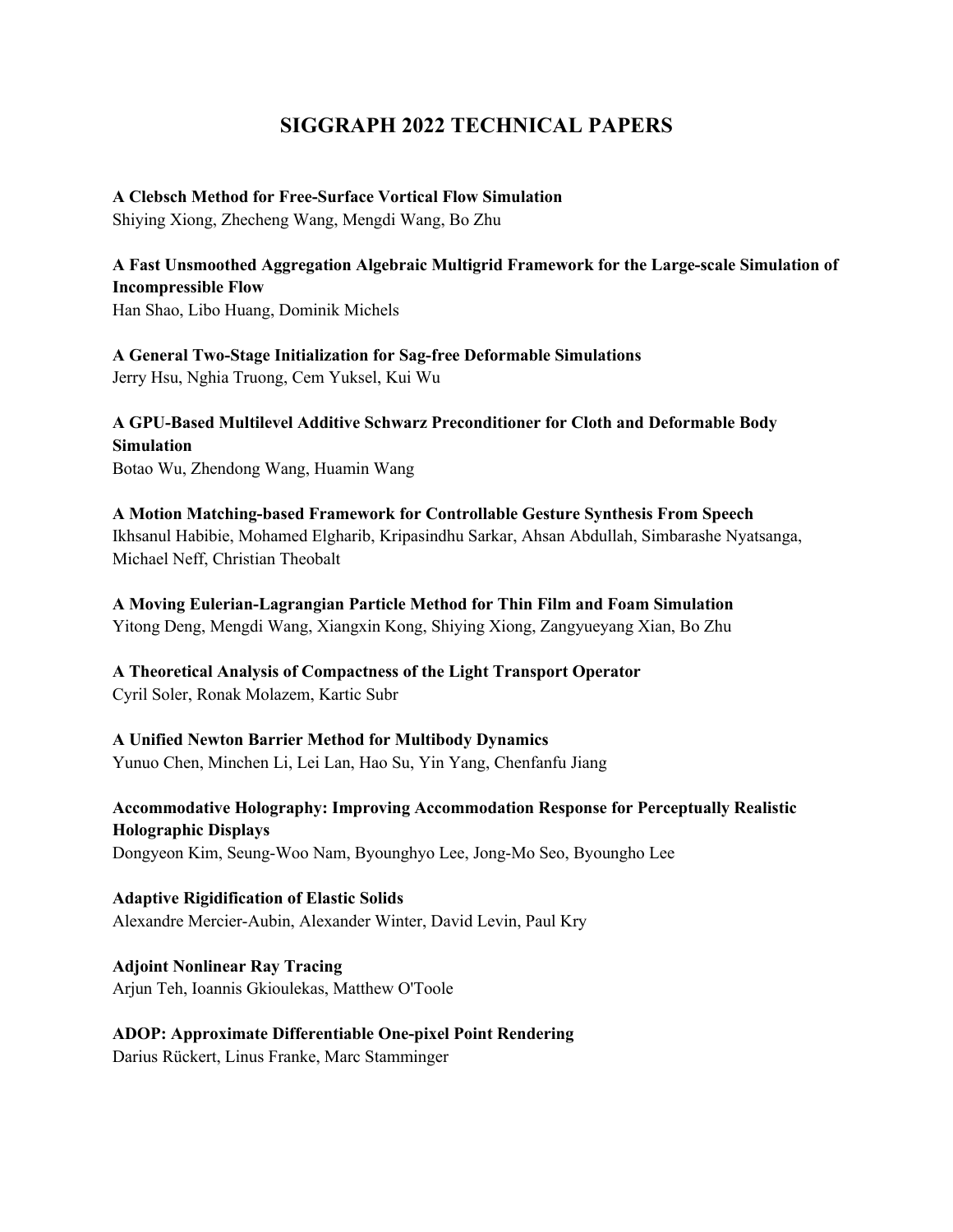## **Affine Body Dynamics: Fast, Stable, and Intersection-free Simulation of Stiff Materials**

Lei Lan, Danny Kaufman, Minchen Li, Chenfanfu Jiang, Yin Yang

#### **Alpha Wrapping With an Offset**

Cédric Portaneri, Mael Rouxel-Labbé, David Cohen-Steiner, Michael Hemmer, Pierre Alliez

## **Alpha-Functions — Piecewise-linear Approximation From Noisy and Hermite Data** Marc Alexa

# **Analytically Integratable Zero-Restlength Springs for Capturing Dynamic Modes Unrepresented by Quasistatic Neural Networks**

Yongxu Jin, Yushan Han, Zhenglin Geng, Joseph Teran, Ronald Fedkiw

# **Animating Portrait Line Drawings From a Single Face Photo and a Speech Signal**

Ran Yi, Zipeng Ye, Ruoyu Fan, Yezhi Shu, Yong-Jin Liu, Yu-Kun Lai, Paul Rosin

**Approximate Convex Decomposition for 3D Meshes With Collision-Aware Concavity and Tree Search**  Xinyue Wei, Minghua Liu, Zhan Ling, Hao Su

#### **Artemis: Articulated Neural Pets With Appearance and Motion Synthesis**

Haimin Luo, Teng Xu, Yuheng Jiang, Chenglin Zhou, Qiwei Qiu, Yingliang Zhang, Wei Yang, Lan Xu, Jingyi Yu

# **As-Locally-Uniform-as-Possible Reshaping of Vector Clip Art**

Chrystiano Araújo, Nicholas Vining, Enrique Rosales, Giorgio Gori, Alla Sheffer

# **ASE: Large-Scale Reusable Adversarial Skill Embeddings for Physically Simulated Characters**

Xue Bin Peng, Yunrong Guo, Lina Halper, Sergey Levine, Sanja Fidler

**ASSET: Autoregressive Semantic Scene Editing With Transformers at High Resolutions**  Difan Liu, Sandesh Shetty, Tobias Hinz, Matthew Fisher, Richard Zhang, Taesung Park, Evangelos Kalogerakis

#### **Authentic Volumetric Avatars From a Phone Scan**

Chen Cao, Tomas Simon, Jin Kyu Kim, Gabe Schwartz, Michael Zollhoefer, Shunsuke Saito, Stephen Lombardi, Shih-En Wei, Danielle Belko, Shoou-I Yu, Yaser Sheikh, Jason Saragih

#### **Automatic Quantization for Physics-Based Simulation**

Jiafeng Liu, Haoyang Shi, Siyuan Zhang, Yin Yang, Chongyang Ma, Weiwei Xu

# **AvatarCLIP: Zero-shot Text-driven Generation and Animation of 3D Avatars**

Fangzhou Hong, Mingyuan Zhang, Liang Pan, Zhongang Cai, Lei Yang, Ziwei Liu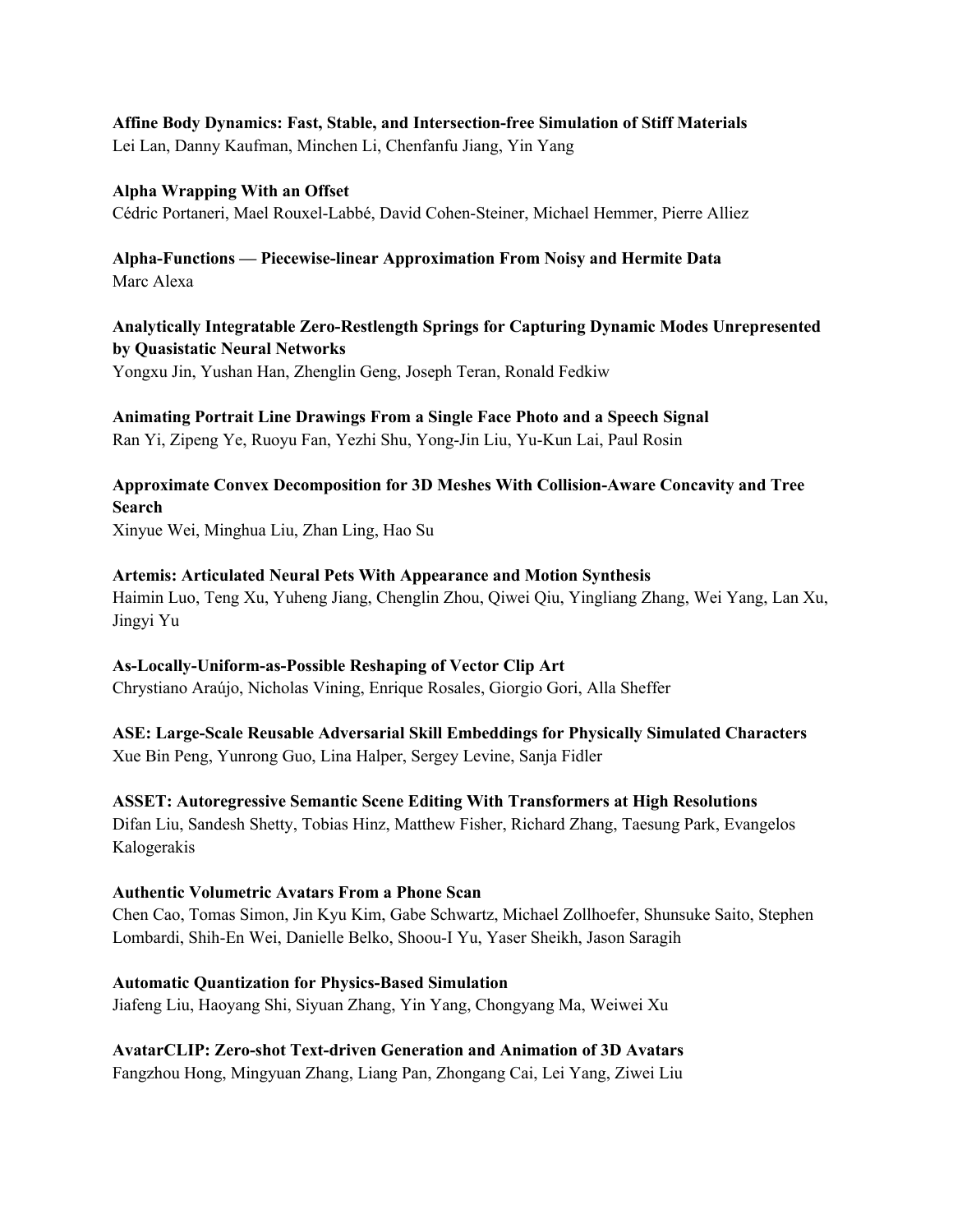#### **A\_\_: Autodiff for Discontinuous Programs — Applied to Shaders**

Yuting Yang, Connelly Barnes, Andrew Adams, Adam Finkelstein

#### **CCP: Configurable Crowd Profiles**

Panayiotis Charalambous, Andreas Panayiotou, Marilena Lemonari, Yiorgos Chrysanthou, Theodoros Kyriakou

#### **Node Graph Optimization Using Differentiable Proxies**

Yiwei Hu, Paul Guerrero, Milos Hasan, Holly Rushmeier, Valentin Deschaintre

#### **Character Articulation Through Profile Curves**

Fernando de Goes, William Sheffler, Kurt Fleischer

#### **CLIP2StyleGAN: Unsupervised Extraction of StyleGAN Edit Directions**

Rameen Abdal, Peihao Zhu, John Femiani, Niloy Mitra, Peter Wonka

#### **CLIPasso: Semantically Aware Object Sketching**

Yael Vinker, Ehsan Pajouheshgar, Jessica Y. Bo, Roman Christian Bachmann, Amit Bermano, Daniel Cohen-Or, Amir Zamir, Ariel Shamir

#### **Closed-Loop Control of Direct Ink Writing via Reinforcement Learning**

Michal Piovarci, Michael Foshey, Jie Xu, Timothy Erps, Vahid Babaei, Piotr Didyk, Wojciech Matusik, Szymon Rusinkiewicz, Bernd Bickel

#### **Clustered Vector Textures**

Peihan Tu, Li-Yi Wei, Matthias Zwicker

#### **Compact Poisson Filters for Fast Fluid Simulation**

Amir Hossein Rabbani, Jean-Philippe Guertin, Damien Rioux-Lavoie, Arnaud Schoentgen, Kaitai Tong, Alexandre Sirois-Vigneux, Derek Nowrouzezahrai

#### **Comparison of Single-image HDR Reconstruction Methods — The Caveats of Quality Assessment**  Param Hanji, Rafal Mantiuk, Gabriel Eilertsen, Saghi Hajisharif, Jonas Unger

**Compatible Intrinsic Triangulations**  Kenshi Takayama

**ComplexGen: CAD Reconstruction by B-rep Chain Complex Generation** 

Haoxiang Guo, Shilin Liu, Hao Pan, Yang Liu, Xin Tong, Baining Guo

#### **Computational Design of High-level Interlocking Puzzles**

Rulin Chen, Ziqi Wang, Peng Song, Bernd Bickel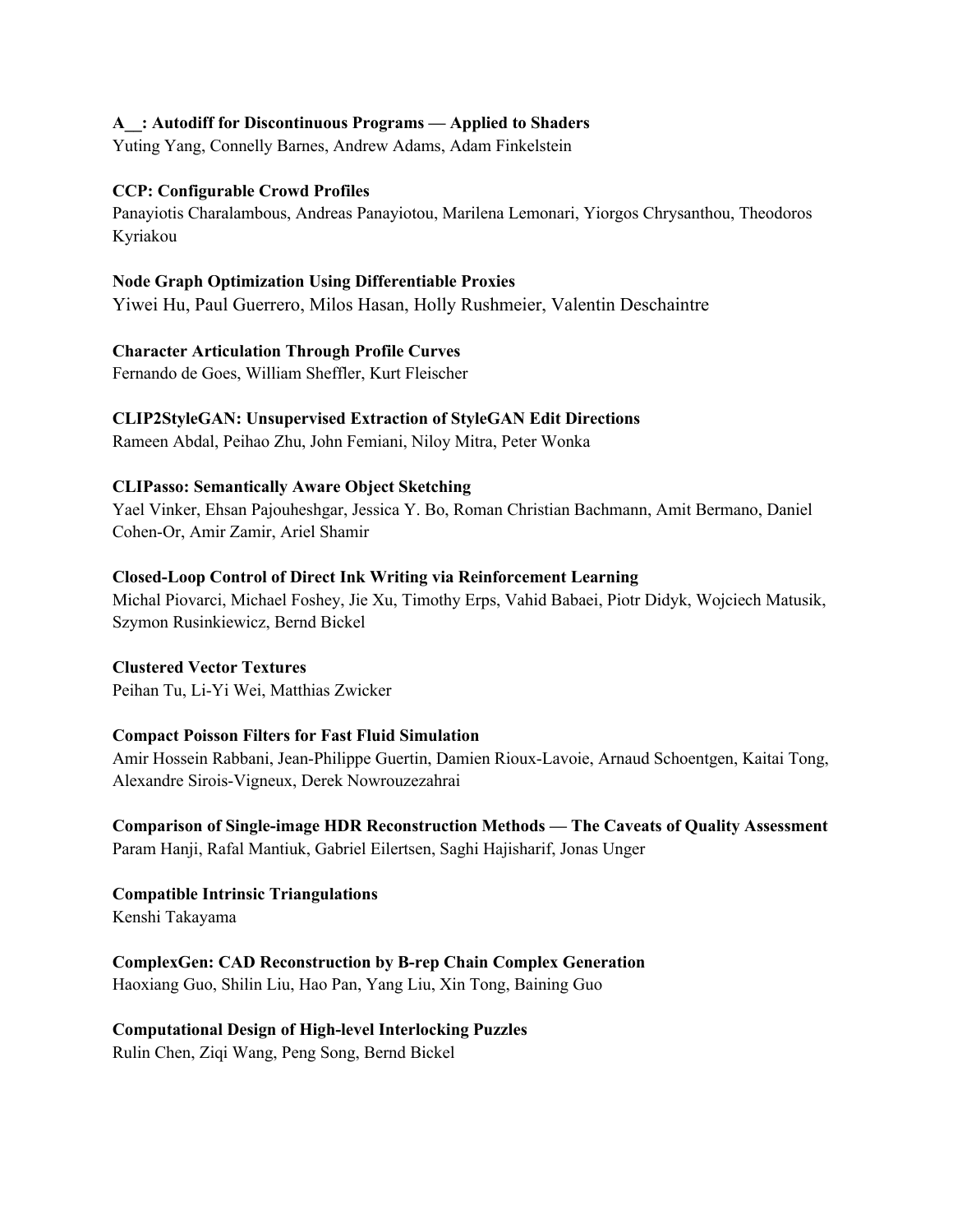#### **Computational Design of Passive Grippers**

Milin Kodnongbua, Ian Good, Yu Lou, Jeffrey Lipton, Adriana Schulz

### **Computational Pattern Making From 3D Garment Models**

Nico Pietroni, Corentin Dumery, Raphael Falque, Mark Liu, Teresa Vidal-Calleja, Olga Sorkine-Hornung

#### **Computing Sparse Integer-constrained Cones for Conformal Parameterizations**  Mo Li, Qing Fang, Wenqing Ouyang, Ligang Liu, Xiao-Ming Fu

**Contact-Centric Deformation Learning**  Cristian Romero, Dan Casas, Maurizio Chiaramonte, Miguel A. Otaduy

**Covector Fluids** 

Mohammad Sina Nabizadeh, Stephanie Wang, Ravi Ramamoorthi, Albert Chern

#### **Dark Stereo: Improving Depth Perception Under Low Luminance**

Krzysztof Wolski, Fangcheng Zhong, Karol Myszkowski, Rafal Mantiuk

# **DCT-Net: Domain-Calibrated Translation for Portrait Stylization**

Yifang Men, Yuan Yao, Miaomiao Cui, Zhouhui Lian, Xuansong Xie

#### **Deep Compliant Control**

Seunghwan Lee, Jehee Lee, Phil Sik Chang

#### **Deep Deformable 3D Caricatures With Learned Shape Control**

Yucheol Jung, Wonjong Jang, Soongjin Kim, Jiaolong Yang, Xin Tong, Seungyong Lee

#### **DeepPhase: Periodic Autoencoders for Learning Motion Phase Manifolds**  Sebastian Starke, Ian Mason, Taku Komura

**DeepVideoFaceEditing: Sketch-based Deep Editing of Face Videos**  Feng-Lin Liu, Shu-Yu Chen, Yu-Kun Lai, Chun-Peng Li, Yue-Ren Jiang, Hongbo Fu, Lin Gao

#### **DEF: Deep Estimation of Sharp Geometric Features in 3D Shapes**

Albert Matveev, Ruslan Rakhimov, Alexey Artemov, Gleb Bobrovskikh, Vage Egiazarian, Emil Bogomolov, Daniele Panozzo, Denis Zorin, Evgeny Burnaev

#### **DeltaConv: Anisotropic Operators for Geometric Deep Learning on Point Clouds**  Ruben Timotheues Wiersma, Ahmad Nasikun, Elmar Eisemann, Klaus Hildebrandt

# **Designing Perceptual Puzzles by Differentiating Probabilistic Programs**

Kartik Chandra, Tzu-Mao Li, Joshua Tenenbaum, Jonathan Ragan-Kelley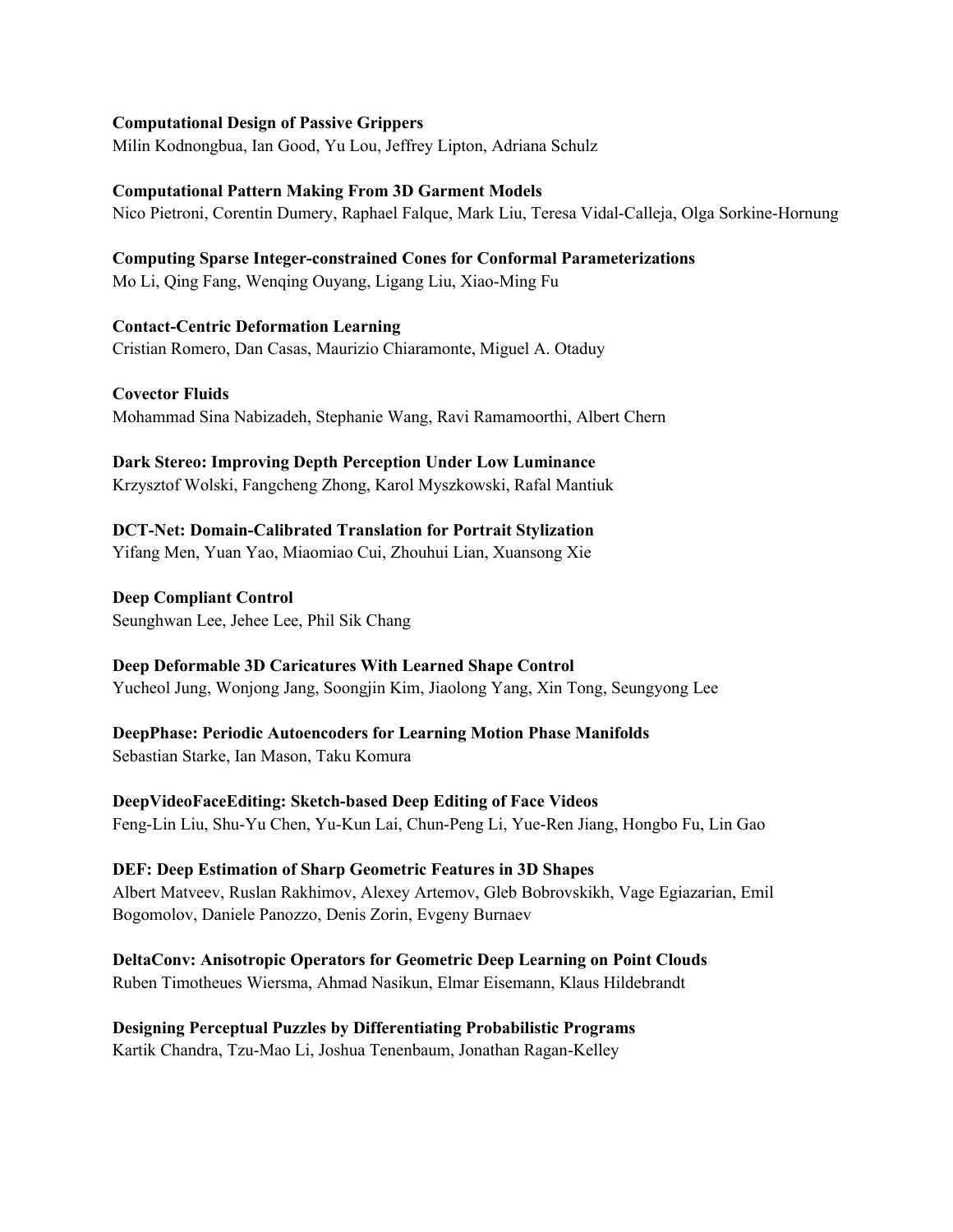#### **Detecting Viewer-Perceived Intended Vector Sketch Connectivity**

Jerry Yin, Chenxi Liu, Rebecca Lin, Nicholas Vining, Helge Rhodin, Alla Sheffer

**Developability-Driven Piecewise Approximations for Triangular Meshes**  Zheng-Yu Zhao, Qing Fang, Wenqing Ouyang, Zheng Zhang, Ligang Liu, Xiao-Ming Fu

# **Diffeomorphic Neural Surface Parameterization for 3D and Reflectance Recovery**

Ziang Cheng, Hongdong Li, Richard Hartley, Yinqiang Zheng, Imari Sato

## **Differentiable Signed Distance Function Rendering**

Delio Vicini, Sébastien Speierer, Wenzel Jakob

Kwon Lee

# **Disentangling Random and Cyclic Effects in Time-lapse Sequences**

Erik Härkönen, Miika Aittala, Tuomas Kynkäänniemi, Samuli Laine, Timo Aila, Jaakko Lehtinen

# **Domain Enhanced Arbitrary Image Style Transfer via Contrastive Learning**

Yuxin Zhang, Fan Tang, Weiming Dong, Haibin Huang, Chongyang Ma, Tong-Yee Lee, Changsheng Xu

# **Dr.Jit: A Just-in-time Compiler for Differentiable Rendering**

Wenzel Jakob, Sébastien Speierer, Nicolas Roussel, Delio Vicini

## **Drivable Volumetric Avatars Using Texel-Aligned Features**

Edoardo Remelli, Timur Bagautdinov, Shunsuke Saito, Chenglei Wu, Tomas Simon, Shih-En Wei, Kaiwen Guo, Zhe Cao, Fabian Prada, Jason Saragih, Yaser Sheikh

#### **Dual Octree Graph Networks for Learning Adaptive Volumetric Shape Representations**  Peng-Shuai Wang, Yang Liu, Xin Tong

**Dynamic Optimal Space Partitioning for Redirected Walking in Multi-User Environment**  Sang-Bin Jeon, Soon-Uk Kwon, June-Young Hwang, Yong-Hun Cho, Hayeon Kim, Jinhyung Park, In-

# **EAMM: One-Shot Emotional Talking Face via Audio-Based Emotion-Aware Motion Model**

Xinya Ji, Hang Zhou, Kaisiyuan Wang, Qianyi Wu, Wayne Wu, Feng Xu, Xun Cao

#### **EARS: Efficiency-Aware Russian Roulette and Splitting**  Alexander Rath, Pascal Grittmann, Sebastian Herholz, Philippe Weier, Philipp Slusallek

## **Ecoclimates: Climate-response Modeling of Vegetation**  Wojtek Palubicki, Milosz Makowski, Weronika Gajda, Torsten Hädrich, Dominik L. Michels, Sören Pirk

**Efficiency-Aware Multiple Importance Sampling for Bidirectional Rendering Algorithms**  Pascal Grittmann, Ömercan Yazici, Iliyan Georgiev, Philipp Slusallek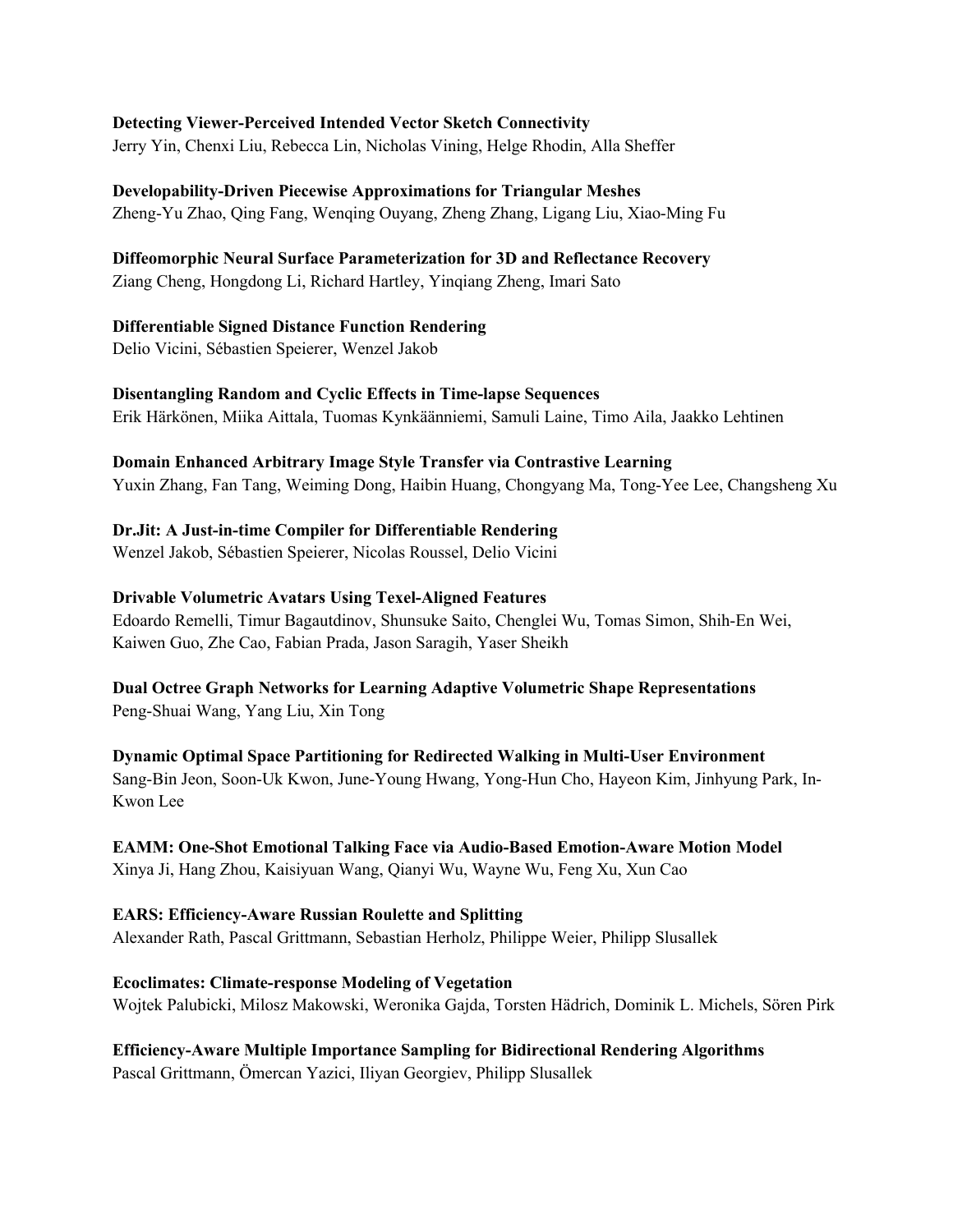#### **Efficient Estimation of Boundary Integrals for Path-Space Differentiable Rendering**

Kai Yan, Christoph Lassner, Brian Budge, Zhao Dong, Shuang Zhao

#### **Efficient Kinetic Simulation of Two-Phase Flows**

Wei Li, Yihui Ma, Xiaopei Liu, Mathieu Desbrun

## **Egocentric Scene Reconstruction From an Omnidirectional Video**

Hyeonjoong Jang, Andréas Meuleman, Dahyun Kang, Donggun Kim, Christian Richardt, Min H. Kim

#### **Eikonal Fields for Refractive Novel-View Synthesis**

Mojtaba Bemana, Karol Myszkowski, Jeppe Revall Frisvad, Hans-Peter Seidel, Tobias Ritschel

## **EMBER: Exact Mesh Booleans via Efficient and Robust Local Arrangements**

Philip Trettner, Julius Nehring-Wirxel, Leif Kobbelt

**Energetically Consistent Inelasticity for Optimization Time Integration**  Xuan Li, Minchen Li, Chenfanfu Jiang

**Estimation of Yarn-level Simulation Models for Production Fabrics** Georg Sperl, Rosa M. Sánchez-Banderas, Manwen Li, Chris Wojtan, Miguel A. Otaduy

# **EyeNeRF: A Hybrid Representation for Photorealistic Synthesis, Animation, and Relighting of Human Eyes**

Gengyan Li, Abhimitra Meka, Franziska Mueller, Marcel Buehler, Otmar Hilliges, Thabo Beeler

#### **Face Deblurring Using Dual Camera Fusion on Mobile Phones**

Wei-Sheng Lai, YiChang Shih, Lun-Cheng Chu, Xiaotong Wu, Sung-fang Tsai, Michael Krainin, Deqing Sun, Chia-Kai Liang

# **Face Extrusion Quad Meshes**

Karran Pandey, J. Andreas Bærentzen, Karan Singh

## **Facial Hair Tracking for High Fidelity Performance Capture** Sebastian Winberg, Gaspard Zoss, Prashanth Chandran, Paulo Gotardo, Derek Bradley

# **Fast Evaluation of Smooth Distance Constraints on Co-dimensional Geometry**

Abhishek Madan, David Levin

#### **Filament Based Plasma**  Marcel Padilla, Oliver Gross, Felix Knöppel, Albert Chern, Ulrich Pinkall, Peter Schröder

# **Free2CAD: Parsing Freehand Drawings Into CAD Commands**

Changjian Li, Hao Pan, Adrien Bousseau, Niloy Mitra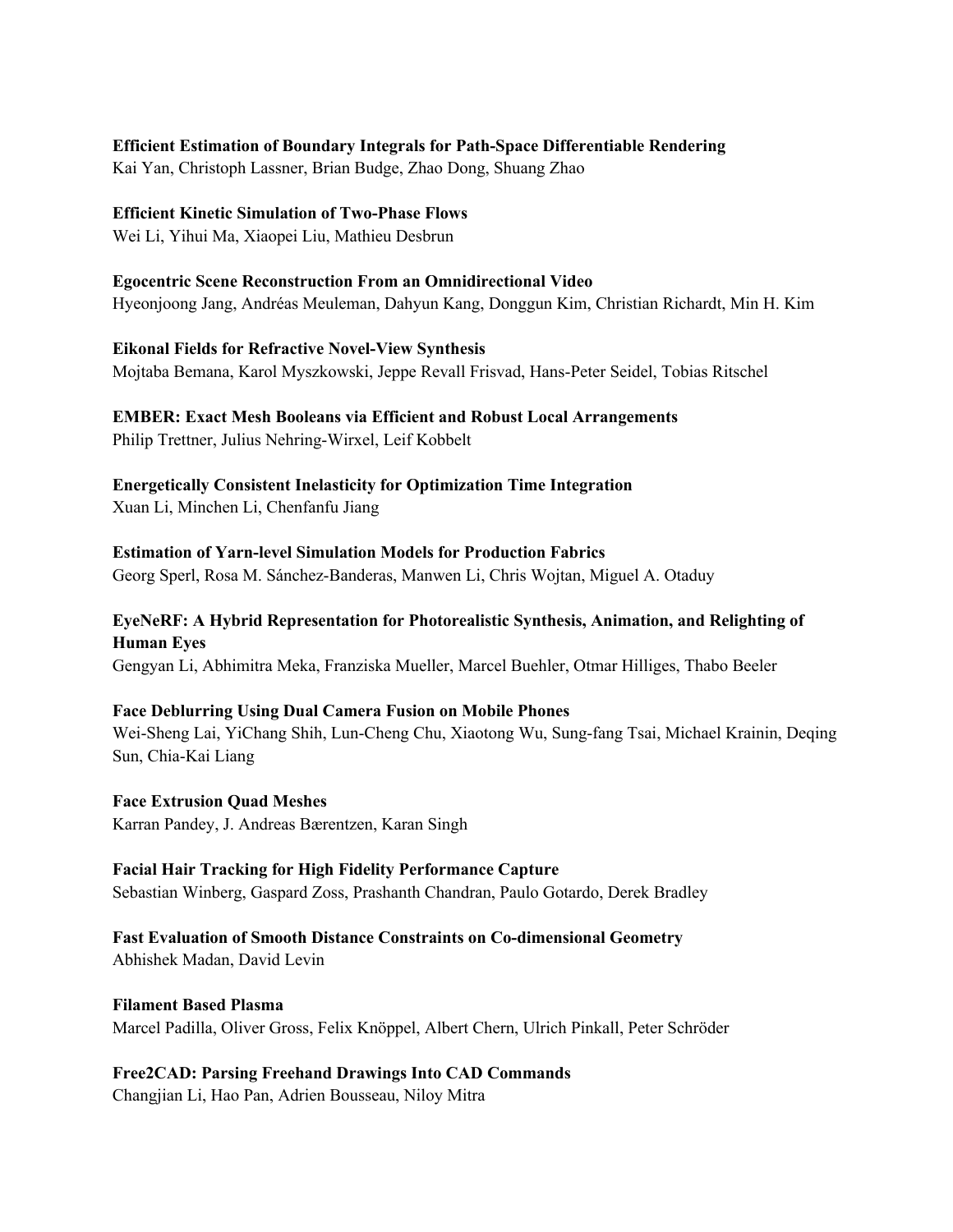#### **GANimator: Neural Motion Synthesis From a Single Sequence**

Peizhuo Li, Kfir Aberman, Zihan Zhang, Rana Hanocka, Olga Sorkine-Hornung

#### **Generalized Resampled Importance Sampling: Foundations of ReSTIR**

Daqi Lin, Markus Kettunen, Benedikt Bitterli, Jacopo Pantaleoni, Cem Yuksel, Chris Wyman

#### **Generative GaitNet**

Jungnam Park, Sehee Min, Phil Sik Chang, Jaedong Lee, Moon Seok Park, Jehee Lee

**Go Green: General Regularized Green's Functions for Elasticity**  Jiong Chen, Mathieu Desbrun

**Grid-Free Monte Carlo for PDEs With Spatially Varying Coefficients**  Rohan Sawhney, Dario Seyb, Wojciech Jarosz, Keenan Crane

**Guided Bubbles and Wet Foam for Realistic Whitewater Simulation** Joel Wretborn, Sean Flynn, Alexey Stomakhin

**GWA: A Large Geometric-Wave Acoustic Dataset for Audio Deep Learning** Zhenyu Tang, Rohith Aralikatti, Anton Ratnarajah, Dinesh Manocha

# **High Dynamic Range and Super-Resolution From Raw Image Bursts**

Bruno Lecouat, Thomas Eboli, Jean Ponce, Julien Mairal

#### **Holographic Glasses for Virtual Reality**  Jonghyun Kim, Manu Gopakumar, Suyeon Choi, Yifan Peng, Ward Lopes, Gordon Wetzstein

**Image Features Influence Reaction Time: A Learned Probabilistic Perceptual Model for Saccade Latency**  Budmonde Duinkharjav, Praneeth Chakravarthula, Rachel Brown, Anjul Patney, Qi Sun

**ImLoveNet: Misaligned Image-supported Registration Network for Low-overlap Point Cloud Pairs** Honghua Chen, Zeyong Wei, Yabin Xu, Mingqiang Wei, Jun Wang

**Implicit Neural Representation for Physics-driven Actuated Soft Bodies**  Lingchen Yang, Byungsoo Kim, Gaspard Zoss, Baran Gözcü, Markus Gross, Barbara Solenthaler

# **Instant Neural Graphics Primitives With a Multiresolution Hash Encoding**

Thomas Müller, Alex Evans, Christoph Schied, Alexander Keller

# **Interactive Augmented Reality Storytelling Guided by Scene Semantics**

Changyang Li, Wanwan Li, Haikun Huang, Lap-Fai Yu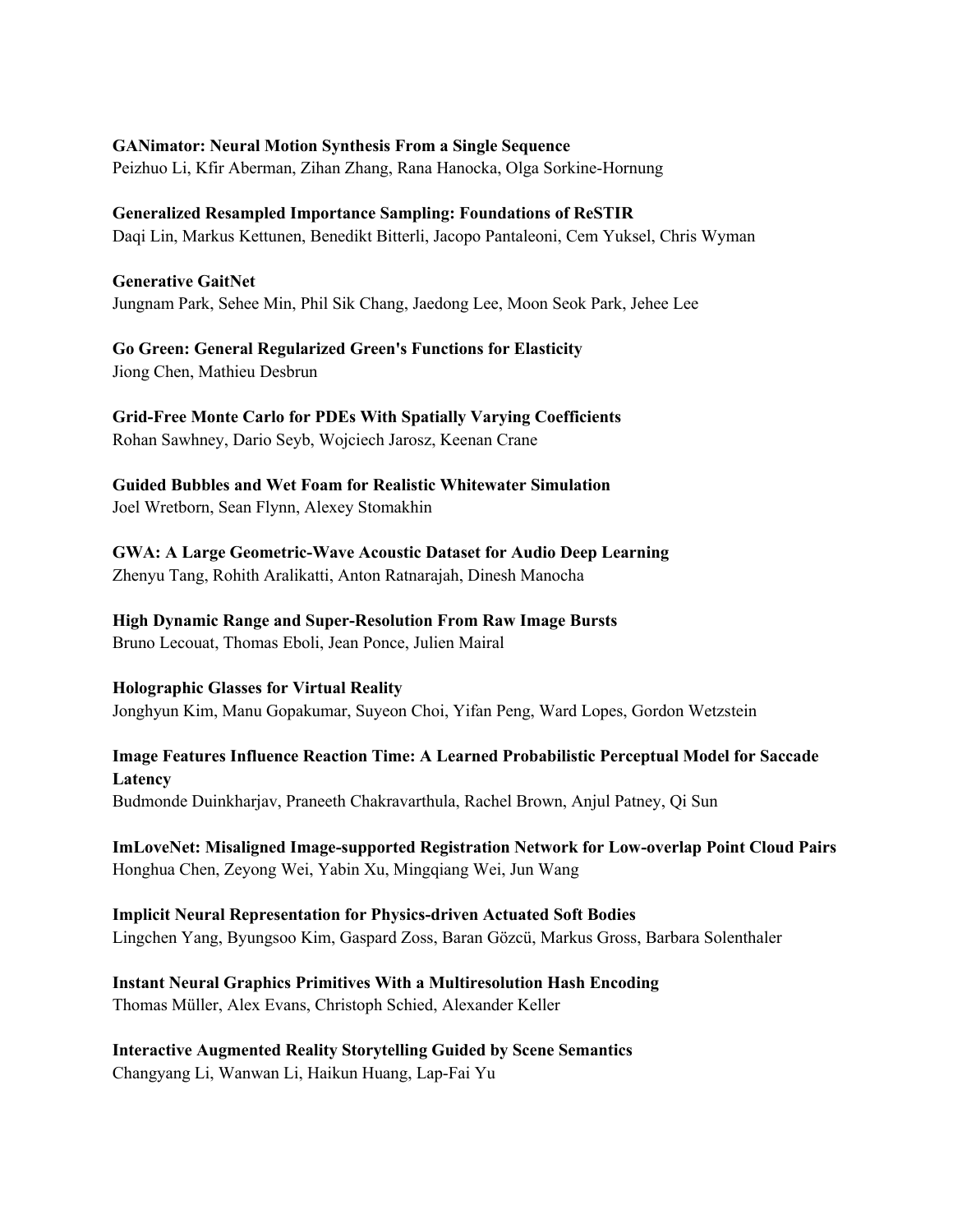#### **Iterative Poisson Surface Reconstruction (iPSR) for Unoriented Points**

Fei Hou, Chiyu Wang, Wencheng Wang, Hong Qin, Chen Qian, Ying He

## **Joint Neural Phase Retrieval and Compression for Energy- and Computation-Efficient Holography on the Edge**

Yujie Wang, Praneeth Chakravarthula, Qi Sun, Baoquan Chen

# **Learning From Documents in the Wild to Improve Document Unwarping**

Ke Ma, Sagnik Das, Zhixin Shu, Dimitris Samaras

# **Learning High-DOF Reaching-and-Grasping via Dynamic Representation of Gripper-Object Interaction**

Qijin She, Ruizhen Hu, Juzhan Xu, Min Liu, Kai Xu, Hui Huang

#### **Learning Smooth Neural Functions via Lipschitz Regularization**

Hsueh-Ti Derek Liu, Francis Williams, Alec Jacobson, Sanja Fidler, Or Litany

# **Learning Soccer Juggling Skills With Layer-wise Mixture of Experts**

Zhaoming Xie, Sebastian Starke, Hung Yu Ling, Michiel van de Panne

#### **Learning to Brachiate via Simplified Model Imitation**

Daniele Reda, Hung Yu Ling, Michiel van de Panne

#### **Learning to Get Up**

Tianxin Tao, Matthew Wilson, Ruiyu Gou, Michiel van de Panne

# **Learning to Use Chopsticks in Diverse Gripping Styles**

Zeshi Yang, KangKang Yin, Libin Liu

**LeviPrint: Contactless Fabrication Using Full Acoustic Manipulation of Elongated Parts**  Iñigo Ezcurdia, Rafael Morales, Marco A. B. Andrade, Asier Marzo

# **Local Anatomically Constrained Facial Performance Retargeting**

Prashanth Chandran, Loïc Ciccone, Markus Gross, Derek Bradley

#### **Loki: A Unified Multiphysics Simulation Framework for Production**

Steve Lesser, Alexey Stomakhin, Gilles Daviet, Joel Wretborn, John Edholm, Noh-hoon Lee, Eston Schweickart, Xiao Zhai, Sean Flynn, Andrew Moffat

#### **Low-Poly Mesh Generation for Building Models**

Xifeng Gao, Kui Wu, Zherong Pan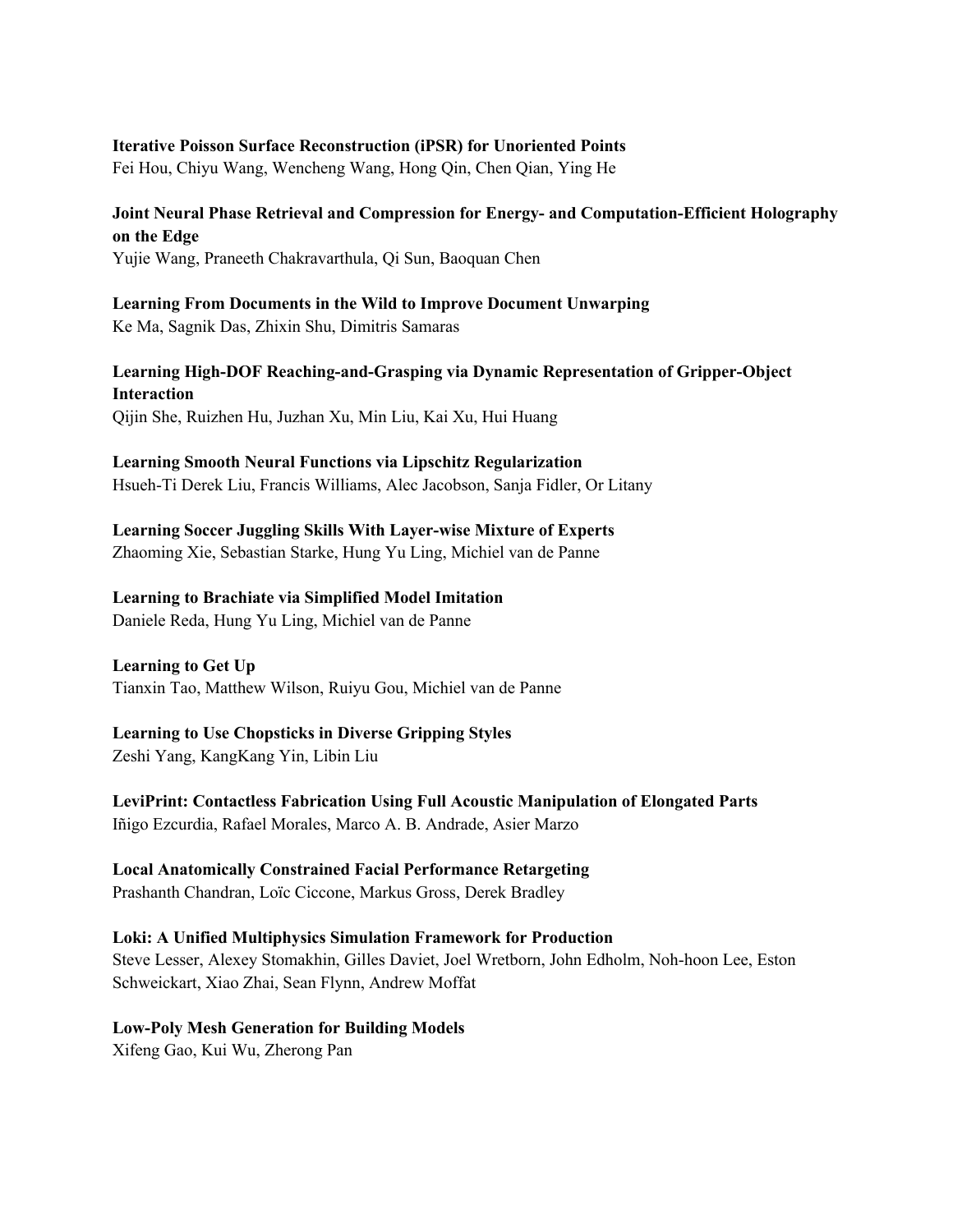#### **MatBuilder: Mastering Sampling Uniformity Over Projections**

Loïs Paulin, Nicolas Bonneel, David Coeurjolly, Jean Claude Iehl, Alexander Keller, Victor Ostromoukhov

#### **MatFormer: A Generative Model for Procedural Materials**

Paul Guerrero, Milo\_ Ha\_an, Kalyan Sunkavalli, Radomír M\_ch, Tamy Boubekeur, Niloy Mitra

#### **Blending Camera and 77 GHz Radar Sensing for Equitable, Robust Plethysmography**

Alexander Vilesov, Pradyumna Chari, Adnan Armouti, Anirudh Bindiganavale Harish, Kimaya Kulkarni, Ananya Deoghare, Laleh Jalilian, Achuta Kadambi

#### **Mixed Integer Neural Inverse Design**

Navid Ansari, Hans-Peter Seidel, Vahid Babaei

#### **Möbius Convolutions for Spherical CNNs**

Thomas Mitchel, Noam Aigerman, Vladimir G. Kim, Michael Kazhdan

# **Modeling and Rendering Non-Euclidean Spaces Approximated With Concatenated Polytopes**

Seung-wook Kim, Jaehyung Doh, JungHyun Han

#### **MoRF: Morphable Radiance Fields for Multiview Neural Head Modeling**

Daoye Wang, Prashanth Chandran, Gaspard Zoss, Derek Bradley, Paulo Gotardo

#### **Moving Level-of-Detail Surfaces**

Corentin Mercier, Thibault Lescoat, Pierre Roussillon, Tamy Boubekeur, Jean-Marc Thiery

#### **NeAT: Neural Adaptive Tomography**

Darius Rückert, Rui Li, Yuanhao Wang, Ramzi Idoughi, Wolfgang Heidrich

#### **NeROIC: Neural Rendering of Objects From Online Image Collections**

Zhengfei Kuang, Kyle Olszewski, Menglei Chai, Zeng Huang, Panos Achlioptas, Sergey Tulyakov

#### **Neural 3D Reconstruction in the Wild** Jiaming Sun, Xi Chen, Qianqian Wang, Zhengqi Li, Hadar Averbuch-Elor, Xiaowei Zhou, Noah Snavely

**Neural Dual Contouring**  Zhiqin Chen, Andrea Tagliasacchi, Thomas Funkhouser, Hao Zhang

#### **Neural Jacobian Fields: Learning Intrinsic Mappings of Arbitrary Meshes**

Noam Aigerman, Kunal Gupta, Vladimir Kim, Jun Saito, Siddhartha Chaudhuri, Thibault Groueix

#### **Neural Layered BRDFs**

Jiahui Fan, Beibei Wang, Milos Hasan, Jian Yang, Ling-Qi Yan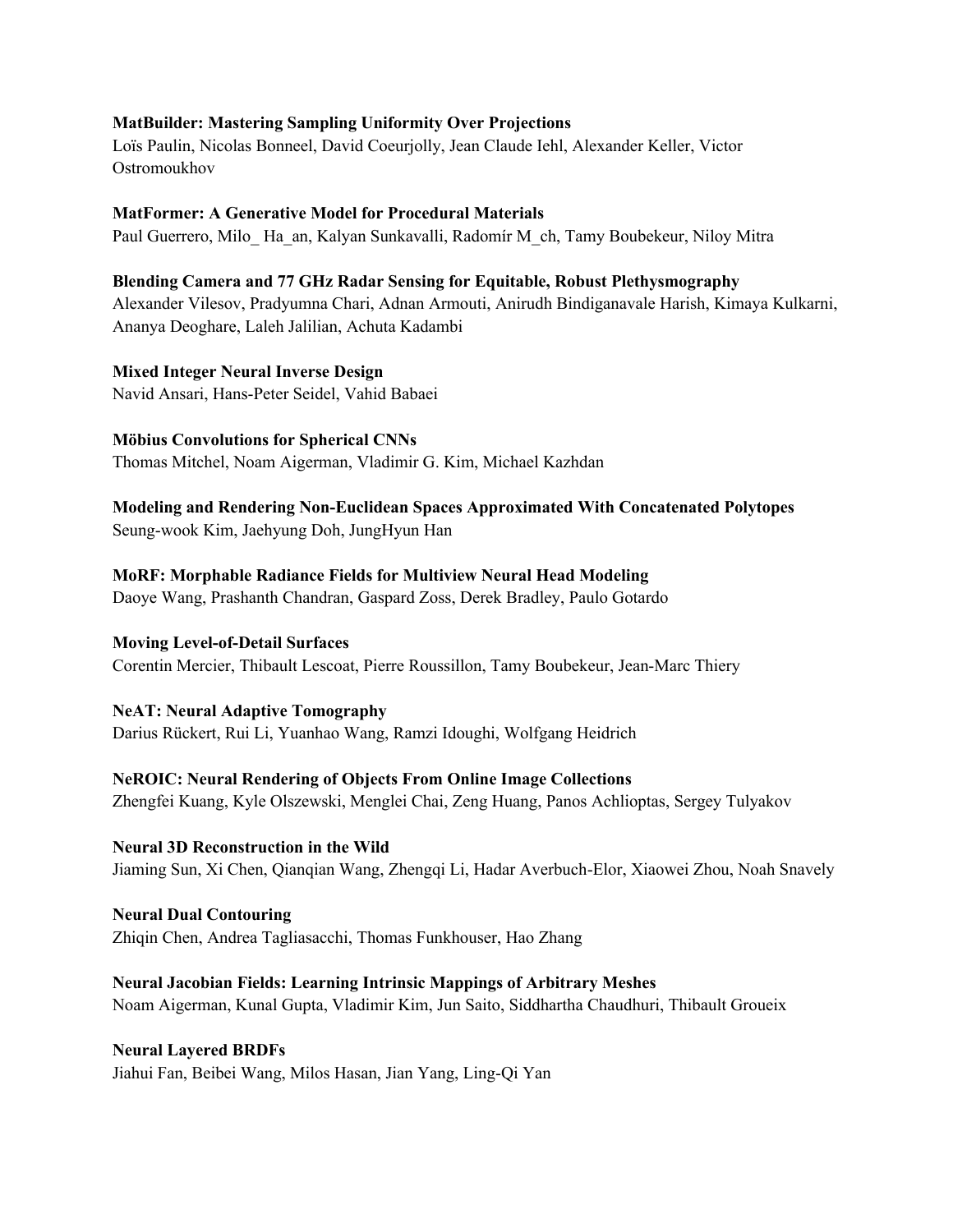### **Neural Rendering in a Room: Amodal 3D Understanding and Free-viewpoint Rendering for the Closed Scene Composed of Pre-Captured Objects**

Bangbang Yang, Yinda Zhang, Yijin Li, Zhaopeng Cui, Sean Fanello, Hujun Bao, Guofeng Zhang

#### **Neural Shadow Mapping**

Sayantan Datta, Derek Nowrouzezahrai, Christoph Schied, Zhao Dong

#### **NeuralPassthrough: Learned Real-time View Synthesis for VR**

Lei Xiao, Salah Nouri, Joel Hegland, Alberto Garcia Garcia, Douglas Lanman

# **NeuralSound: Learning-based Modal Sound Synthesis With Acoustic Transfer**

Xutong Jin, Sheng Li, Dinesh Manocha, Guoping Wang

#### **NeuralTailor: Reconstructing Sewing Pattern Structures From 3D Point Clouds of Garments** Maria Korosteleva, Sung-Hee Lee

# **NIMBLE: A Non-rigid Hand Model With Bones and Muscles**

Yuwei Li, Longwen Zhang, Zesong Qiu, Yingwenqi Jiang, Nianyi Li, Yuexin Ma, Yuyao Zhang, Lan Xu, Jingyi Yu

#### **Noise-based Enhancement for Foveated Rendering**

Taimoor Tariq, Cara Tursun, Piotr Didyk

#### **Novel View Synthesis of Human Interactions From Sparse Multi-view Videos**

Qing Shuai, Chen Geng, Qi Fang, Sida Peng, Wenhao Shen, Xiaowei Zhou, Hujun Bao

#### **Palette: Image-to-Image Diffusion Models**

Chitwan Saharia, William Chan, Huiwen Chang, Chris Lee, Jonathan Ho, Tim Salimans, David Fleet, Mohammad Norouzi

#### **Penetration-free Projective Dynamics on the GPU**

Lei Lan, Guanqun Ma, Yin Yang, Changxi Zheng, Minchen Li, Chenfanfu Jiang

# **Perception of Letter Glyph Parameters for InfoTypography**

Johannes Lang, Miguel A. Nacenta

# **Perceptual Requirements for Eye-tracked Distortion Correction in VR**

Phillip Guan, Olivier Mercier, Michael Shvartsman, Douglas Lanman

#### **Photo-to-Shape Material Transfer for Diverse Structures**

Ruizhen Hu, Xiangyu Su, Xiangkai Chen, Oliver van Kaick, Hui Huang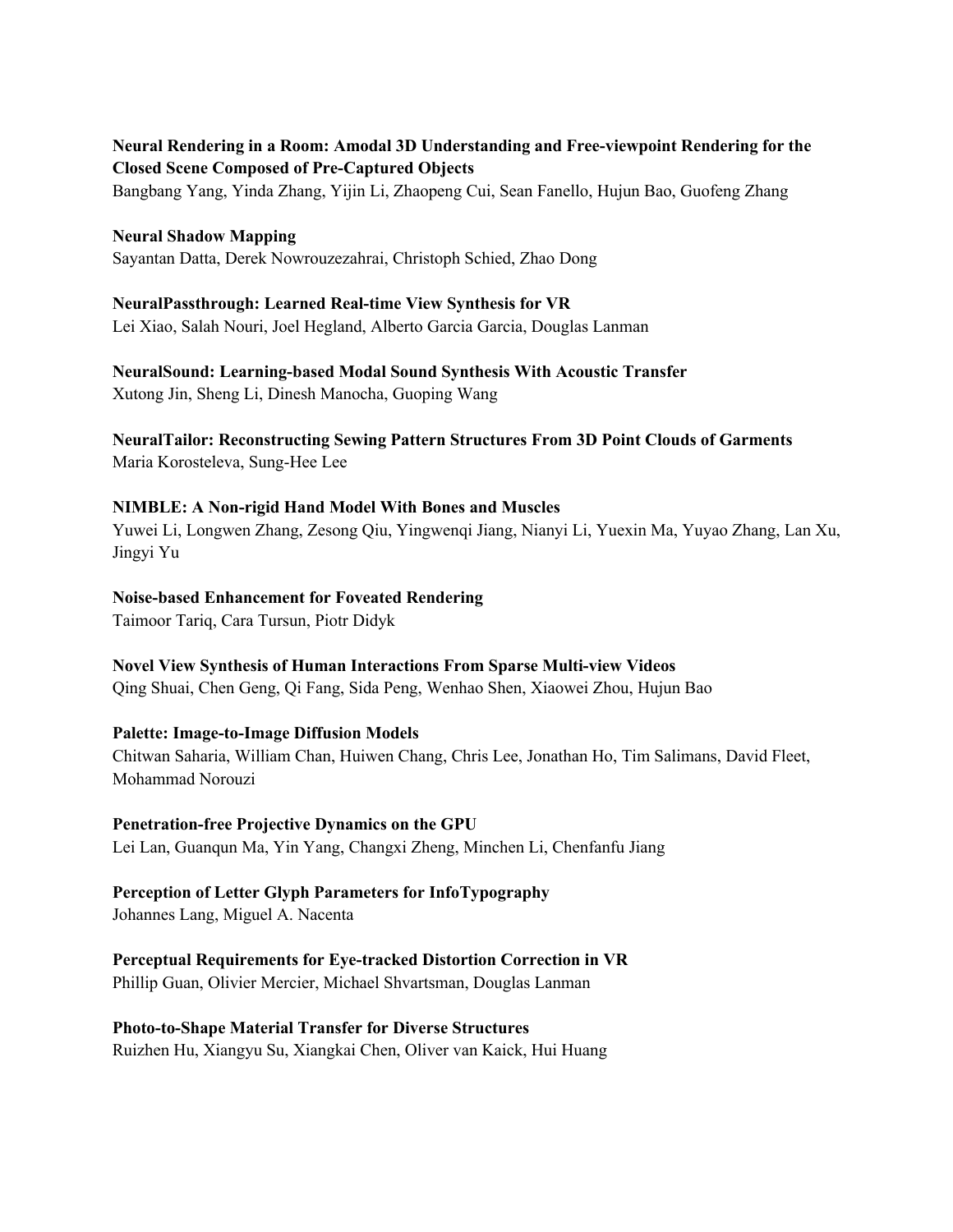#### **Physics Informed Neural Fields for Smoke Reconstruction With Sparse Data**

Mengyu Chu, Lingjie Liu, Quan Zheng, Erik Franz, Hans-Peter Seidel, Christian Theobalt, Rhaleb Zayer

**Physics-based Character Controllers Using Conditional VAEs** 

Jungdam Won Won, Deepak Gopinath, Jessica Hodgins

#### **Piecewise-smooth Surface Fitting Onto Unstructured 3D Sketches**

Emilie Yu, Rahul Arora, J. Andreas Bærentzen, Karan Singh, Adrien Bousseau

#### **Position-free Multiple-Bounce Computations for Smith Microfacet BSDFs**

Beibei Wang, Wenhua Jin, Jiahui Fan, Nicolas Holzschuch, Jian Yang, Ling-Qi Yan

#### **Practical Level-of-Detail Aggregation of Fur Appearance**

Junqiu Zhu, Sizhe Zhao, Lu Wang, Yanning Xu, Ling-Qi Yan

#### **Predicting Loose-Fitting Garment Deformations Using Bone-Driven Motion Networks**

Xiaoyu Pan, Jiaming Mai, Xinwei Jiang, Dongxue Tang, Jingxiang Li, Tianjia Shao, Kun Zhou, Xiaogang Jin, Dinesh Manocha

#### **Procedural Texturing of Solid Wood With Knots**

Maria Larsson, Takashi Ijiri, Hironori Yoshida, Johannes A. J. Huber, Magnus Fredriksson, Olof Broman, Takeo Igarashi

#### **QuickPose: Real-time Multi-view Multi-person Pose Estimation in Crowded Scenes**  Zhize Zhou, Qing Shuai, Yize Wang, Qi Fang, Xiaopeng Ji, Fashuai Li, Hujun Bao, Xiaowei Zhou

**R2E2: Low-latency Path Tracing of Terabyte-scale Scenes Using Thousands of Cloud CPUs** Sadjad Fouladi, Brennan Shacklett, Fait Poms, Arjun Arora, Alex Ozdemir, Deepti Raghavan, Pat Hanrahan, Kayvon Fatahalian, Keith Winstein

# **Random Walks for Adversarial Meshes**

Amir Belder, Gal Yefet, Ran Ben-Itzhak, Ayellet Tal

#### **Rapid Design of Articulated Objects**

Joon Hyub Lee, Hanbit Kim, Seok-Hyung Bae

#### **Real-time Controllable Motion Transition for Characters**

Xiangjun Tang, He Wang, Bo Hu, Xu Gong, Ruifan Yi, Qilong Kou, Xiaogang Jin

#### **Reconstructing Translucent Objects Using Differentiable Rendering**  Xi Deng, Fujun Luan, Bruce Walter, Kavita Bala, Steve Marschner

#### **Regression-based Monte Carlo Integration**

Corentin Salaun, Adrien Gruson, Binh-Son Hua, Toshiya Hachisuka, Gurprit Singh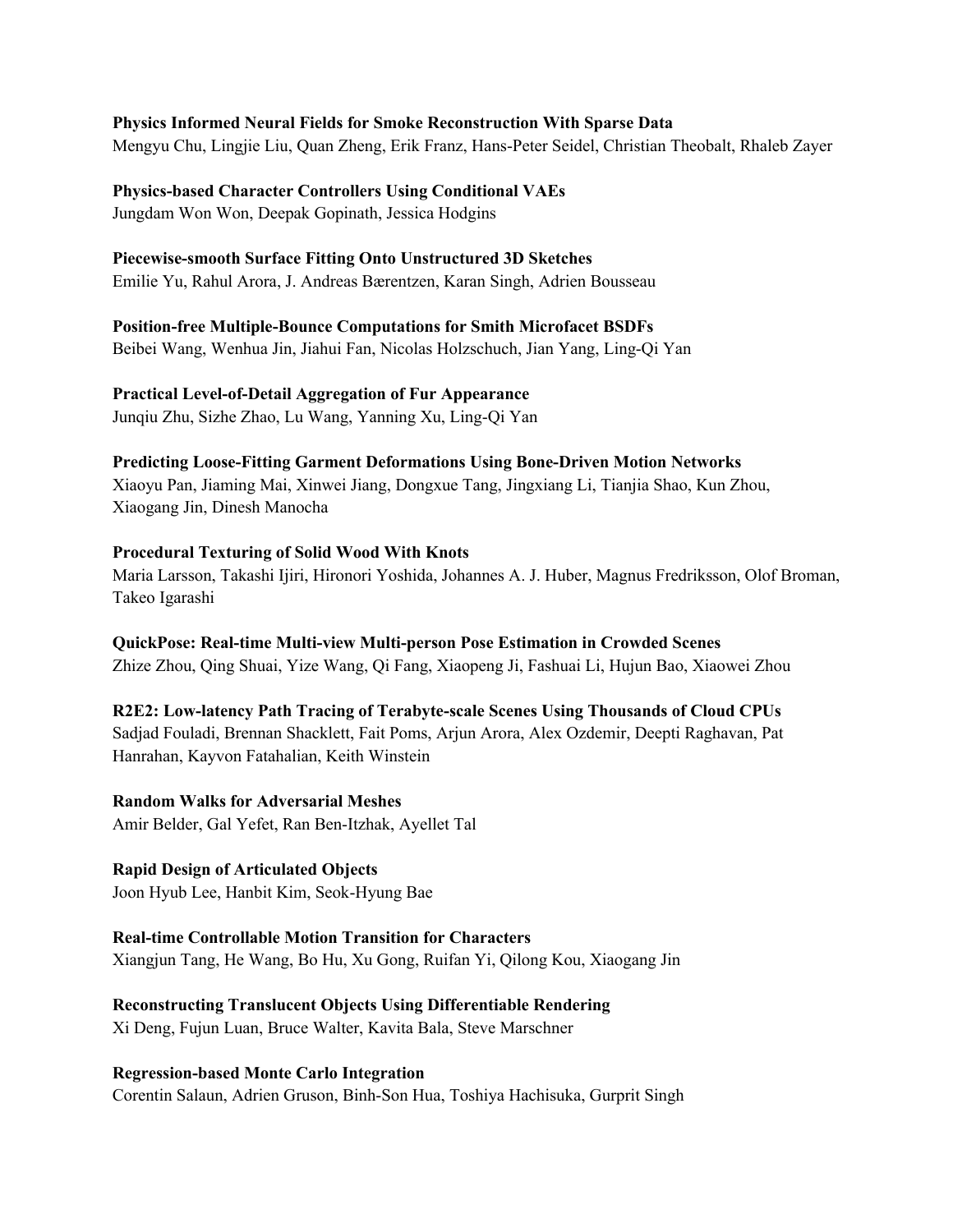#### **ReLU Fields: The Little Non-linearity That Could**

Animesh Karnewar, Tobias Ritschel, Oliver Wang, Niloy Mitra

#### **Rendering Iridescent Rock Dove Neck Feathers**

Weizhen Huang, Sebastian Merzbach, Clara Callenberg, Doekele Stavenga, Matthias Hullin

#### **Rendering Neural Materials on Curved Surfaces**

Alexandr Kuznetsov, Fujun Luan, Krishna Mullia, Zexiang Xu, Xuezheng Wang, Milos Hasan, Ravi Ramamoorthi

**Rewriting Geometric Rules of a GAN** Sheng-Yu Wang, David Bau, Jun-Yan Zhu

**Robust Computation of Implicit Surface Networks for Piecewise Linear Functions**  Xingyi Du, Qingnan Zhou, Nathan Carr, Tao Ju

**Scalable Neural Indoor Scene Rendering**  Xiuchao Wu, Jiamin Xu, Zihan Zhu, Hujun Bao, Qixing Huang, James Tompkin, Weiwei Xu

#### **Seeing Through Obstructions With Diffractive Cloaking**

Zheng Shi, Yuval Bahat, Seung-Hwan Baek, Qiang Fu, Hadi Amata, Xiao Li, Praneeth Chakravarthula, Wolfgang Heidrich, Felix Heide

#### **Self-Conditioned Generative Adversarial Networks for Image Editing**

Yunzhe Liu, Rinon Gal, Amit H. Bermano, Baoquan Chen, Daniel Cohen-Or

#### **Self-Distilled StyleGAN: Towards Generation From Internet Photos**

Ron Mokady, Omer Tov, Michal Yarom, Oran Lang, Inbar Mosseri, Tali Dekel, Daniel Cohen-Or, Michal Irani

#### **Self-Supervised Post-Correction for Monte Carlo Denoising**

Jonghee Back, Binh-Son Hua, Toshiya Hachisuka, Bochang Moon

**Semantically Supervised Appearance Decomposition for Virtual Staging From a Single Panorama**  Tiancheng Zhi, Bowei Chen, Ivaylo Boyadzhiev, Sing Bing Kang, Martial Hebert, Srinivasa G. Narasimhan

#### **ShaderTransformer: Predicting Shader Quality via One-Shot Embedding for Fast Simplification**

Yuchi Huo, Shi Li, Yazhen Yuan, Xu Chen, Rui Wang, Wenting Zheng, Hai Lin, Hujun Bao

#### **Shape Dithering for 3D Printing**

Mostafa Morsy Abdelkader Morsy, Alan Brunton, Philipp Urban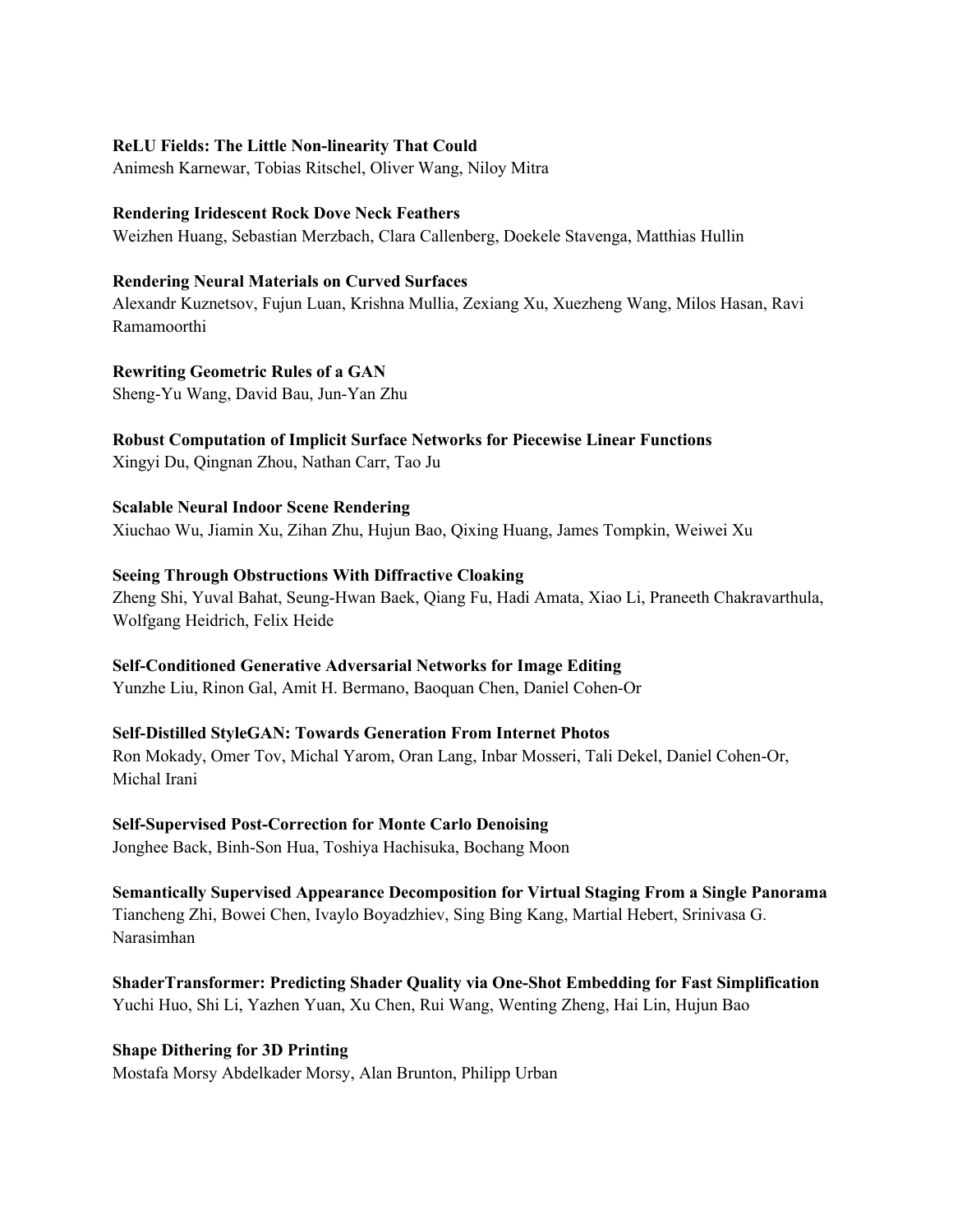#### **Shoot360: Normal View Video Creation From City Panorama Footage**

Anyi Rao, Linning Xu, Dahua Lin

## **Simulation and Optimization of Magnetoelastic Thin Shells**

Xuwen Chen, Xingyu Ni, Bo Zhu, Bin Wang, Baoquan Chen

**Single-View View Synthesis in the Wild With Learned Adaptive Multiplane Images**  Yuxuan Han, Ruicheng Wang, Jiaolong Yang

**Sketch2Pose: Estimating a 3D Character Pose From a Bitmap Sketch**  Kirill Brodt, Mikhail Bessmeltsev

**SNeRF: Stylized Neural Implicit Representations for 3D Scenes**  Thu Nguyen-Phuoc, Feng Liu, Lei Xiao

**SPAGHETTI: Editing Implicit Shapes Through Part Aware Generation**  Amir Hertz, Or Perel, Raja Giryes, Olga Sorkine-Hornung, Daniel Cohen-Or

**Sparse Ellipsometry: Portable Acquisition of Polarimetric SVBRDF and Shape With Unstructured Flash Photography**  Inseung Hwang, Daniel S. Jeon, Adolfo Muñoz, Diego Gutierrez, Xin Tong, Min H. Kim

**SPCBPT: Subspace-Based Probabilistic Connections for Bidirectional Path Tracing** Fujia Su, Sheng Li, Guoping Wang

**Spelunking the Deep: Guaranteed Queries on General Neural Implicit Surfaces via Range Analysis** Nicholas Sharp, Alec Jacobson

**Stability-Aware Simplification of Curve Networks**  William Neveu, Ivan Puhachov, Bernhard Thomaszewski, Mikhail Bessmeltsev

**stelaCSF — A Unified Model of Contrast Sensitivity as the Function of Spatio-Temporal Frequency, Eccentricity Luminance, and Area** Rafal K. Mantiuk, Maliha Ashraf, Alexandre Chapiro

**Stroke Transfer: Example-Based Synthesis of Animatable Stroke Styles**  Hideki Todo, Kunihiko Kobayashi, Jin Katsuragi, Haruna Shimotahira, Shizuo Kaji, Yonghao Yue

**StyleGAN-NADA: CLIP-Guided Domain Adaptation of Image Generators**  Rinon Gal, Or Patashnik, Haggai Maron, Amit Bermano, Gal Chechik, Daniel Cohen-Or

**StyleGAN-XL: Scaling StyleGAN to Large Diverse Datasets**  Axel Sauer, Katja Schwarz, Andreas Geiger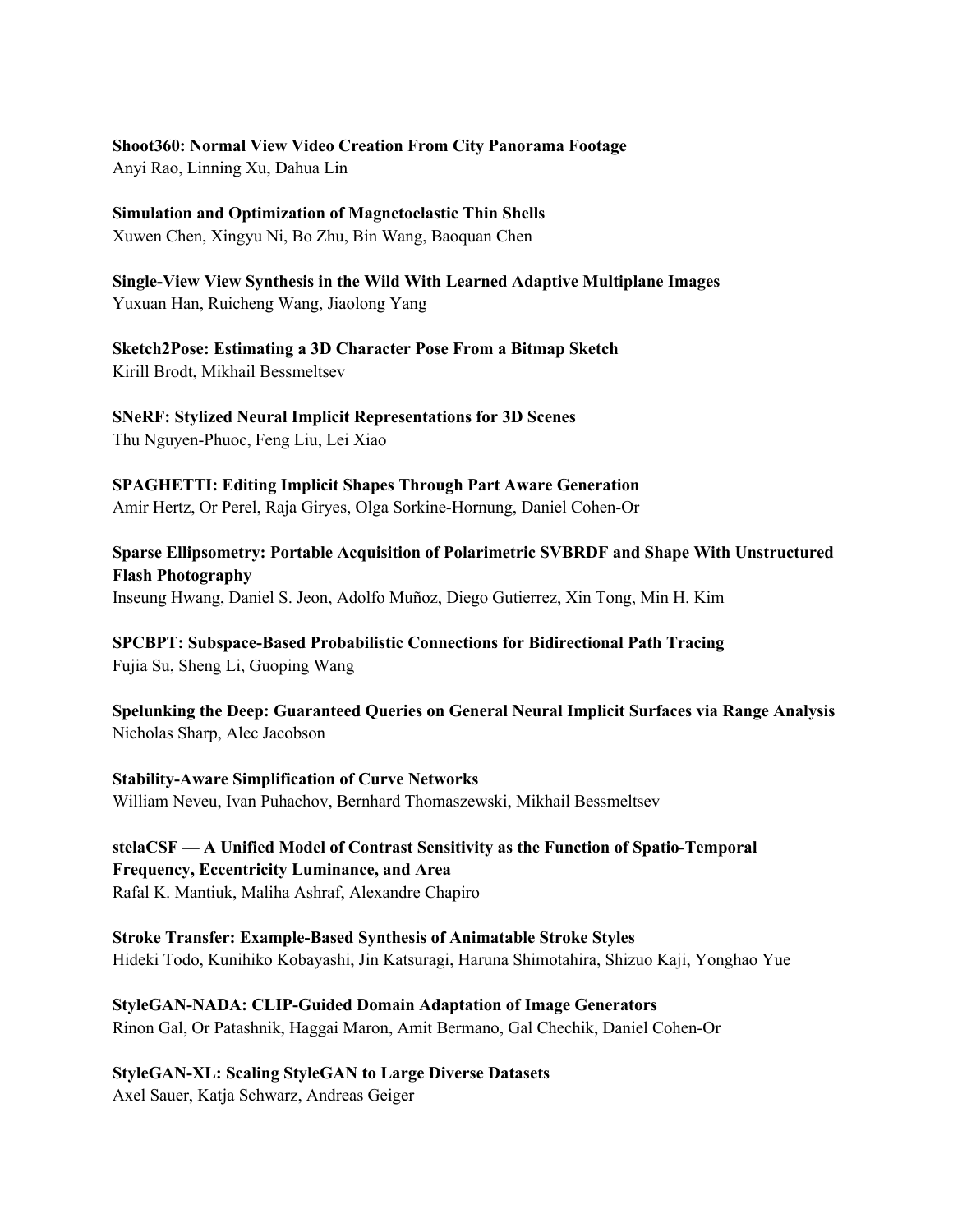#### **Symmetry-Driven 3D Reconstruction From Concept Sketches**

Felix Hähnlein, Yulia Gryaditskaya, Alla Sheffer, Adrien Bousseau

## **Text2Human: Text-driven Controllable Human Image Generation**

Yuming Jiang, Shuai Yang, Haonan Qiu, Wayne Wu, Chen Change Loy, Ziwei Liu

**The Power Particle-in-Cell Method**  Ziyin Qu, Minchen Li, Fernando de Goes, Chenfanfu Jiang

## **Time-Multiplexed Neural Holography: A Flexible Framework for Holographic Near-Eye Displays With Fast Heavily Quantized Spatial Light Modulators**  Suyeon Choi, Manu Gopakumar, Yifan Peng, Jonghyun Kim, Matthew O'Toole, Gordon Wetzstein

#### **TopoCut: Fast and Robust Planar Cutting of Arbitrary Domains**  Xianzhong Fang, Mathieu Desbrun, Hujun Bao, Jin Huang

# **Towards Practical Physical-optics Rendering**

Shlomi Steinberg, Pradeep Sen, Ling-Qi Yan

# **True Seams: Modeling Seams in Digital Garments**

Alejandro Rodríguez, Gabriel Cirio

#### **Umbrella Meshes: Elastic Mechanisms for Freeform Shape Deployment**

Yingying Ren, Uday Kusupati, Julian Panetta, Florin Isvoranu, Davide Pellis, Tian Chen, Mark Pauly

# **Unbiased and Consistent Rendering Using Biased Estimators**

Zackary Misso, Benedikt Bitterli, Iliyan Georgiev, Wojciech Jarosz

#### **Unbiased Inverse Volume Rendering With Differential Trackers**

Merlin Nimier-David, Thomas Müller, Alexander Keller, Wenzel Jakob

## **Unified Many-Worlds Browsing of Arbitrary Physics-Based Animations**  Purvi Goel, Doug L. James

**Unsupervised Kinematic Motion Detection for Part-Segmented 3D Shape Collections** Xianghao Xu, Yifan Ruan, Srinath Sridhar, Daniel Ritchie

#### **Variable Bitrate Neural Fields**

Towaki Takikawa, Alex Evans, Jonathan Tremblay, Thomas Müller, Morgan McGuire, Alec Jacobson, Sanja Fidler

#### **Variational Quadratic Shape Functions for Polygons and Polyhedra**  Astrid Bunge, Philipp Herholz, Olga Sorkine-Hornung, Mario Botsch, Michael Kazhdan